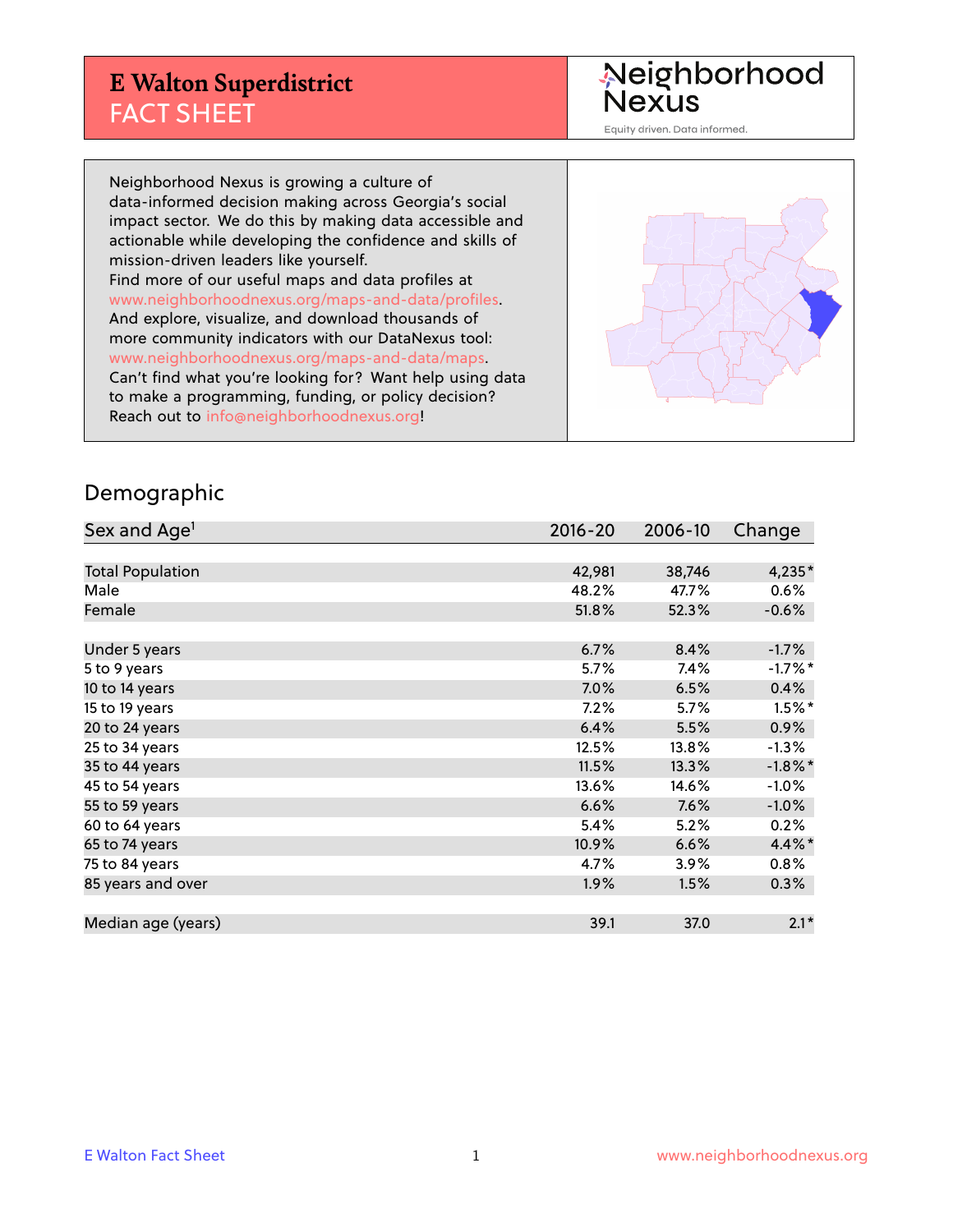# Demographic, continued...

| Race <sup>2</sup>                                            | $2016 - 20$ | 2006-10 | Change     |
|--------------------------------------------------------------|-------------|---------|------------|
| <b>Total population</b>                                      | 42,981      | 38,746  | 4,235*     |
| One race                                                     | 98.7%       | 99.7%   | $-1.0\%$ * |
| White                                                        | 69.4%       | 71.4%   | $-2.0%$    |
| <b>Black or African American</b>                             | 27.0%       | 25.7%   | 1.3%       |
| American Indian and Alaska Native                            | 0.1%        | 0.1%    | $-0.1%$    |
| Asian                                                        | 0.8%        | 1.7%    | $-0.9%$    |
| Native Hawaiian and Other Pacific Islander                   | 0.0%        | 0.1%    | $-0.1%$    |
| Some other race                                              | 1.5%        | 0.7%    | 0.8%       |
| Two or more races                                            | 1.3%        | 0.3%    | $1.0\%$ *  |
| Race alone or in combination with other race(s) <sup>3</sup> | $2016 - 20$ | 2006-10 | Change     |
|                                                              |             |         |            |
| Total population                                             | 42,981      | 38,746  | $4,235*$   |
| White                                                        | 70.5%       | 71.6%   | $-1.1%$    |
| <b>Black or African American</b>                             | 27.8%       | 25.8%   | 2.1%       |
| American Indian and Alaska Native                            | 0.3%        | 0.4%    | $-0.0%$    |
| Asian                                                        | 0.8%        | 1.7%    | $-0.9%$    |
| Native Hawaiian and Other Pacific Islander                   | 0.0%        | 0.1%    | $-0.1%$    |
| Some other race                                              | 1.8%        | 0.8%    | 1.0%       |
| Hispanic or Latino and Race <sup>4</sup>                     | $2016 - 20$ | 2006-10 | Change     |
|                                                              |             |         |            |
| <b>Total population</b>                                      | 42,981      | 38,746  | 4,235*     |
| Hispanic or Latino (of any race)                             | 3.6%        | 2.4%    | 1.1%       |
| Not Hispanic or Latino                                       | 96.4%       | 97.6%   | $-1.1%$    |
| White alone                                                  | 67.2%       | 69.7%   | $-2.5%$    |
| Black or African American alone                              | 27.0%       | 25.7%   | 1.3%       |
| American Indian and Alaska Native alone                      | 0.0%        | 0.1%    | $-0.1%$    |
| Asian alone                                                  | 0.8%        | 1.7%    | $-0.9%$    |
| Native Hawaiian and Other Pacific Islander alone             | 0.0%        | 0.1%    | $-0.1%$    |
| Some other race alone                                        | 0.4%        | 0.0%    | 0.4%       |
| Two or more races                                            | 1.0%        | 0.3%    | 0.7%       |
| U.S. Citizenship Status <sup>5</sup>                         | $2016 - 20$ | 2006-10 | Change     |
|                                                              |             |         |            |
| Foreign-born population                                      | 1,201       | 1,092   | 109        |
| Naturalized U.S. citizen                                     | 60.4%       | 38.9%   | 21.5%      |
| Not a U.S. citizen                                           | 39.6%       | 61.1%   | $-21.5%$   |
| Citizen, Voting Age Population <sup>6</sup>                  | $2016 - 20$ | 2006-10 | Change     |
|                                                              |             |         |            |
| Citizen, 18 and over population                              | 32,183      | 27,894  | 4,289*     |
| Male                                                         | 47.4%       | 46.7%   | 0.7%       |
| Female                                                       | 52.6%       | 53.3%   | $-0.7%$    |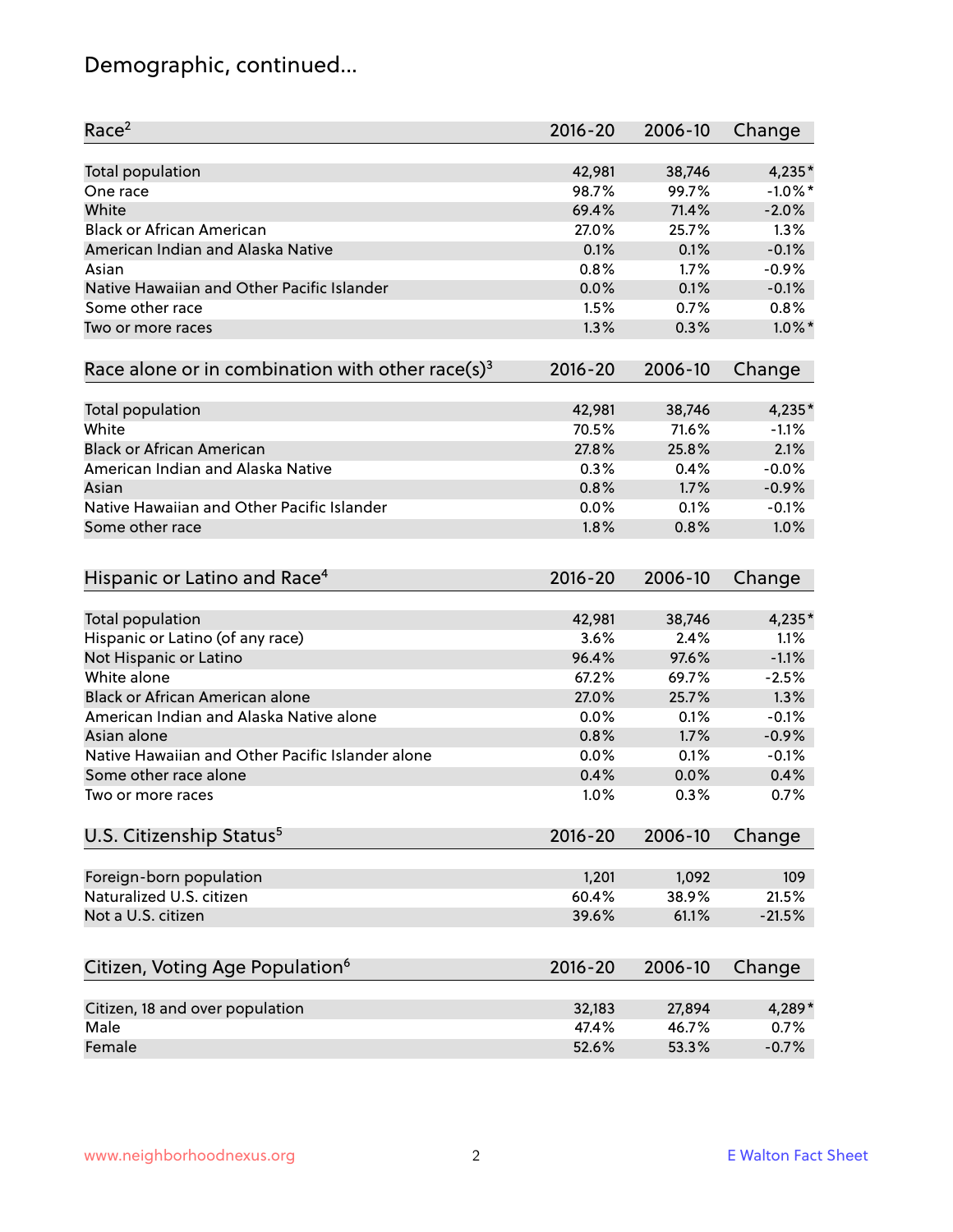#### Economic

| Income <sup>7</sup>                                 | $2016 - 20$ | 2006-10  | Change    |
|-----------------------------------------------------|-------------|----------|-----------|
|                                                     |             |          |           |
| All households                                      | 14,988      | 14,369   | 619       |
| Less than \$10,000                                  | 4.9%        | 9.8%     | $-4.9%$ * |
| \$10,000 to \$14,999                                | 5.7%        | 7.4%     | $-1.7%$   |
| \$15,000 to \$24,999                                | 10.1%       | 10.8%    | $-0.7%$   |
| \$25,000 to \$34,999                                | 8.6%        | 11.5%    | $-2.8%$   |
| \$35,000 to \$49,999                                | 14.0%       | 15.8%    | $-1.8%$   |
| \$50,000 to \$74,999                                | 21.2%       | 21.0%    | 0.2%      |
| \$75,000 to \$99,999                                | 14.8%       | 10.7%    | $4.1\%$ * |
| \$100,000 to \$149,999                              | 12.7%       | 9.4%     | $3.3\%$ * |
| \$150,000 to \$199,999                              | 5.3%        | 2.2%     | $3.1\%$ * |
| \$200,000 or more                                   | 2.7%        | 1.3%     | 1.4%      |
| Median household income (dollars)                   | 56,707      | 44,784   | 11,922*   |
| Mean household income (dollars)                     | 70,255      | 54,667   | 15,588*   |
| With earnings                                       | 80.0%       | 79.4%    | 0.6%      |
| Mean earnings (dollars)                             | 67,315      | 56,600   | 10,716*   |
| <b>With Social Security</b>                         | 35.8%       | 28.9%    | $6.9\%*$  |
| Mean Social Security income (dollars)               | 20,297      | 14,578   | 5,719*    |
| With retirement income                              | 20.9%       | 14.6%    | $6.3\%$ * |
| Mean retirement income (dollars)                    | 26,070      | 19,902   | $6,168*$  |
| With Supplemental Security Income                   | 5.6%        | 5.3%     | 0.3%      |
| Mean Supplemental Security Income (dollars)         | 9,331       | 7,067    | $2,264*$  |
| With cash public assistance income                  | 2.9%        | 2.2%     | 0.7%      |
| Mean cash public assistance income (dollars)        | 958         | 2,572    | $-1,614$  |
| With Food Stamp/SNAP benefits in the past 12 months | 14.7%       | 12.2%    | 2.5%      |
|                                                     |             |          |           |
| Families                                            | 11,039      | 10,409   | 630       |
| Less than \$10,000                                  | 3.9%        | 5.8%     | $-1.9%$   |
| \$10,000 to \$14,999                                | 3.7%        | 4.4%     | $-0.7%$   |
| \$15,000 to \$24,999                                | 8.3%        | 9.2%     | $-0.9%$   |
| \$25,000 to \$34,999                                | 6.4%        | 12.9%    | $-6.5%$ * |
| \$35,000 to \$49,999                                | 13.4%       | 14.8%    | $-1.4%$   |
| \$50,000 to \$74,999                                | 20.4%       | 23.6%    | $-3.3%$   |
| \$75,000 to \$99,999                                | 17.3%       | 13.0%    | $4.3\%$ * |
| \$100,000 to \$149,999                              | 16.4%       | $11.8\%$ | 4.6%*     |
| \$150,000 to \$199,999                              | 6.4%        | 2.7%     | $3.7\%$ * |
| \$200,000 or more                                   | 3.7%        | 1.7%     | 2.0%      |
| Median family income (dollars)                      | 66,368      | 52,322   | 14,046*   |
| Mean family income (dollars)                        | 80,032      | 62,347   | 17,685*   |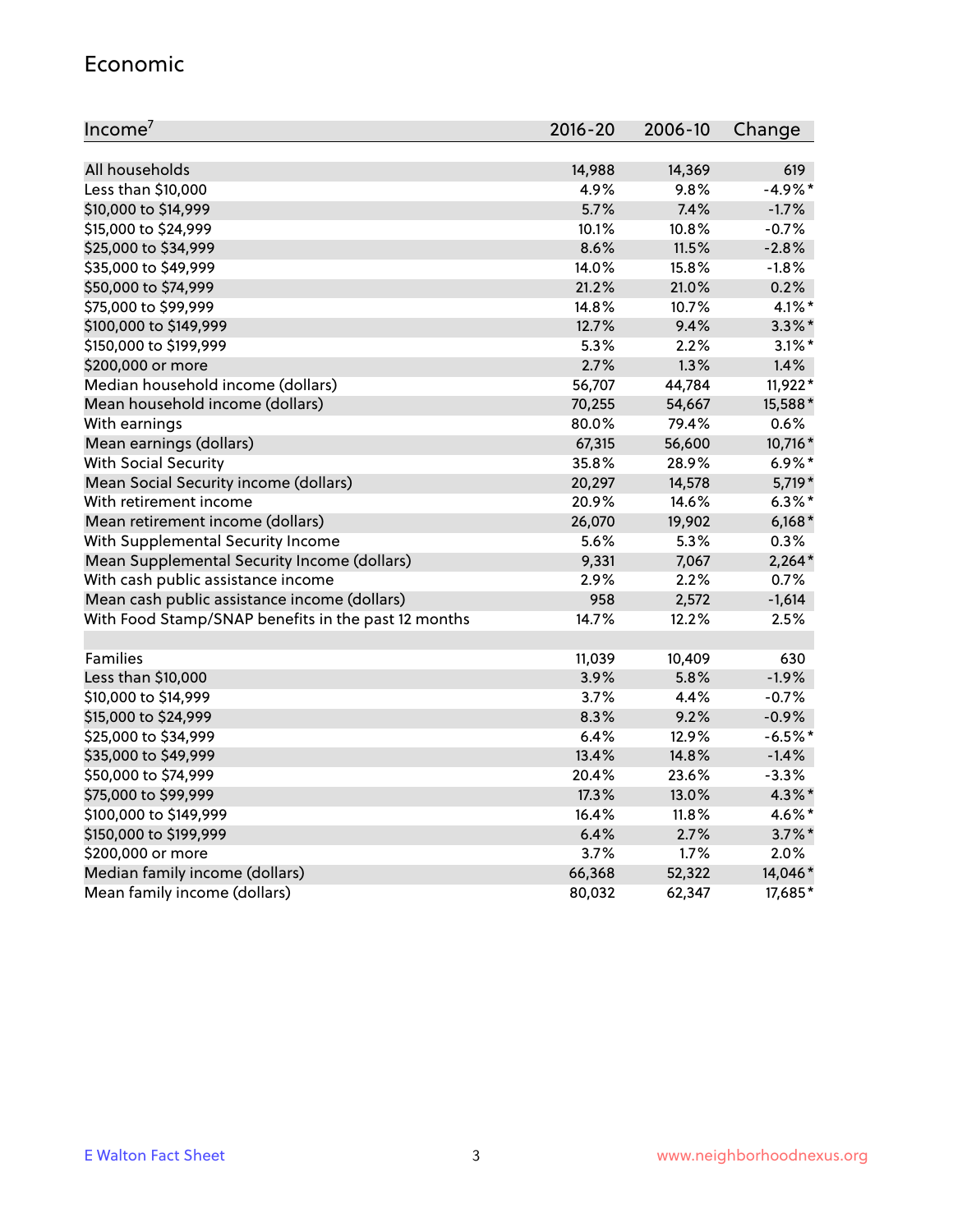### Economic, continued...

| Income, continued <sup>8</sup>                                        | $2016 - 20$ | 2006-10 | Change      |
|-----------------------------------------------------------------------|-------------|---------|-------------|
|                                                                       |             |         |             |
| Nonfamily households                                                  | 3,949       | 3,960   | $-11$       |
| Median nonfamily income (dollars)                                     | 32,925      | 21,966  | 10,959*     |
| Mean nonfamily income (dollars)                                       | 39,028      | 31,354  | 7,675*      |
| Median earnings for workers (dollars)                                 | 31,595      | 26,578  | $5,017*$    |
| Median earnings for male full-time, year-round workers<br>(dollars)   | 43,802      | 42,831  | 971         |
| Median earnings for female full-time, year-round workers<br>(dollars) | 35,381      | 29,794  | 5,587*      |
| Per capita income (dollars)                                           | 25,431      | 20,589  | 4,842*      |
| Families and People Below Poverty Level <sup>9</sup>                  | 2016-20     | 2006-10 | Change      |
|                                                                       |             |         |             |
| <b>All families</b>                                                   | 12.1%       | 13.7%   | $-1.6%$     |
| With related children under 18 years                                  | 19.7%       | 21.6%   | $-1.9%$     |
| With related children under 5 years only                              | 14.7%       | 23.7%   | $-9.0%$     |
| Married couple families                                               | 2.9%        | 6.1%    | $-3.2\%$ *  |
| With related children under 18 years                                  | 3.1%        | 8.1%    | $-5.0%$     |
| With related children under 5 years only                              | 1.5%        | 17.0%   | $-15.4%$    |
| Families with female householder, no husband present                  | 39.4%       | 49.3%   | $-9.9%$     |
| With related children under 18 years                                  | 48.6%       | 59.4%   | $-10.9%$    |
| With related children under 5 years only                              | 58.8%       | 53.1%   | 5.6%        |
| All people                                                            | 15.3%       | 16.8%   | $-1.5%$     |
| Under 18 years                                                        | 27.0%       | 25.7%   | 1.2%        |
| Related children under 18 years                                       | 26.8%       | 25.6%   | 1.1%        |
| Related children under 5 years                                        | 27.1%       | 31.6%   | $-4.5%$     |
| Related children 5 to 17 years                                        | 26.6%       | 22.8%   | 3.8%        |
| 18 years and over                                                     | 11.5%       | 13.6%   | $-2.0%$     |
| 18 to 64 years                                                        | 11.8%       | 14.0%   | $-2.2%$     |
| 65 years and over                                                     | 10.8%       | 11.3%   | $-0.5%$     |
| People in families                                                    | 13.8%       | 15.1%   | $-1.3%$     |
| Unrelated individuals 15 years and over                               | 25.0%       | 26.9%   | $-1.9%$     |
|                                                                       |             |         |             |
| Non-Hispanic white people                                             | 7.6%        | 11.1%   | $-3.5%$     |
| Black or African-American people                                      | 35.1%       | 30.0%   | 5.1%        |
| Asian people                                                          | $0.0\%$     | 0.0%    | 0.0%        |
| Hispanic or Latino people                                             | 7.4%        | 53.1%   | $-45.7\%$ * |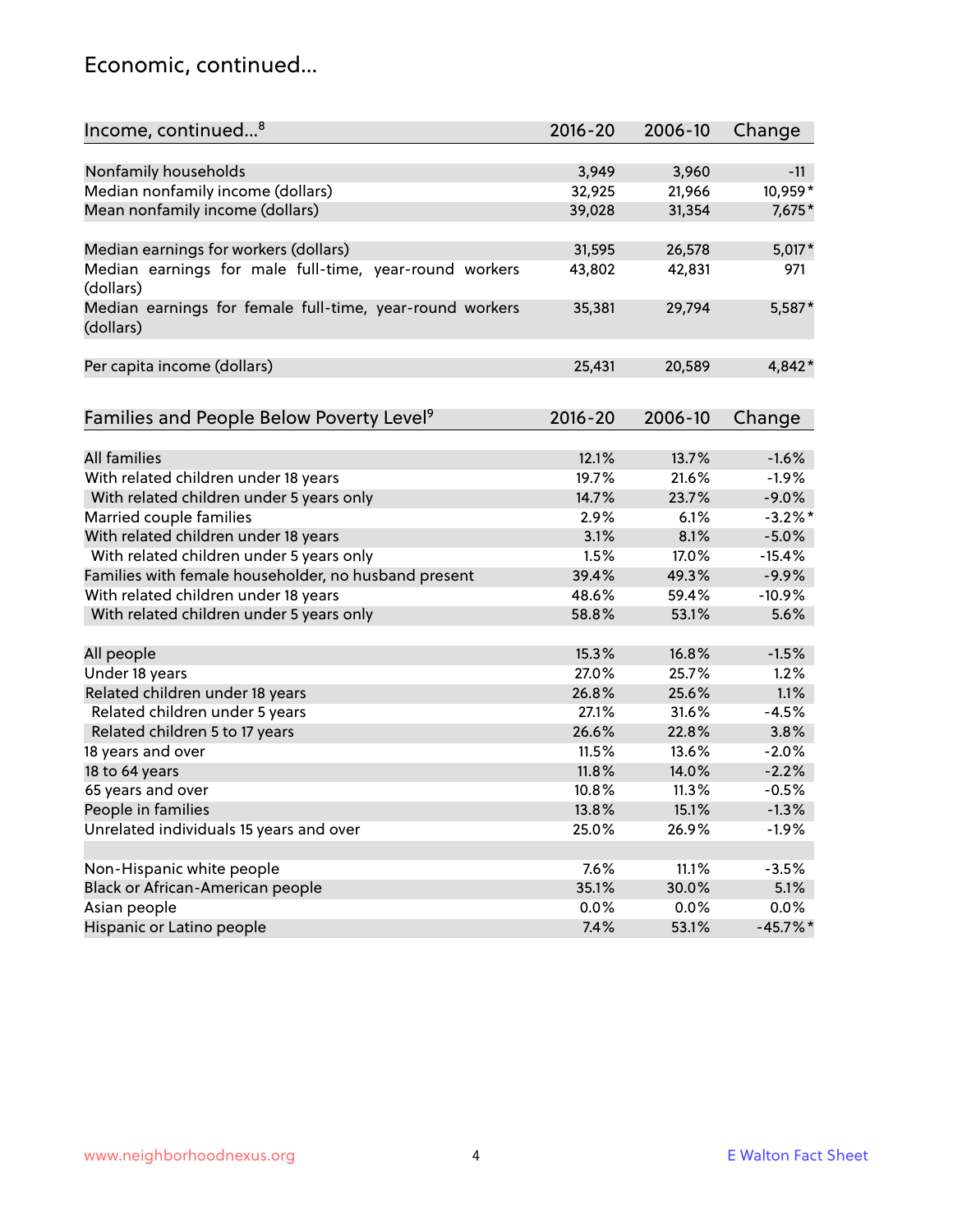# Employment

| Employment Status <sup>10</sup>                                                               | $2016 - 20$ | 2006-10 | Change   |
|-----------------------------------------------------------------------------------------------|-------------|---------|----------|
|                                                                                               |             |         |          |
| Population 16 years and over                                                                  | 34,023      | 29,518  | 4,505*   |
| In labor force                                                                                | 61.0%       | 64.6%   | $-3.6%$  |
| Civilian labor force                                                                          | 60.9%       | 64.6%   | $-3.6%$  |
| Employed                                                                                      | 57.6%       | 60.2%   | $-2.6%$  |
| Unemployed                                                                                    | 3.3%        | 4.3%    | $-1.0%$  |
| <b>Armed Forces</b>                                                                           | 0.0%        | 0.0%    | 0.0%     |
| Not in labor force                                                                            | 39.0%       | 35.4%   | 3.6%     |
|                                                                                               |             |         |          |
| Civilian labor force                                                                          | 20,736      | 19,057  | $1,679*$ |
| <b>Unemployment Rate</b>                                                                      | 5.4%        | 6.7%    | $-1.3%$  |
| Females 16 years and over                                                                     | 17,834      | 15,778  | $2,056*$ |
| In labor force                                                                                | 55.7%       | 57.9%   | $-2.2%$  |
| Civilian labor force                                                                          | 55.7%       | 57.9%   | $-2.2%$  |
| Employed                                                                                      | 51.9%       | 55.0%   | $-3.1%$  |
|                                                                                               |             |         |          |
| Own children of the householder under 6 years                                                 | 3,262       | 3,743   | $-481$   |
| All parents in family in labor force                                                          | 61.8%       | 68.8%   | $-7.0%$  |
|                                                                                               |             |         |          |
| Own children of the householder 6 to 17 years                                                 | 6,075       | 5,605   | 470      |
| All parents in family in labor force                                                          | 69.9%       | 74.5%   | $-4.7%$  |
|                                                                                               |             |         |          |
| Industry <sup>11</sup>                                                                        | $2016 - 20$ | 2006-10 | Change   |
|                                                                                               |             |         |          |
| Civilian employed population 16 years and over                                                | 19,606      | 17,776  | $1,830*$ |
| Agriculture, forestry, fishing and hunting, and mining                                        | 0.6%        | 1.0%    | $-0.4%$  |
| Construction                                                                                  | 8.4%        | 11.1%   | $-2.8%$  |
| Manufacturing                                                                                 | 14.1%       | 13.9%   | 0.2%     |
| Wholesale trade                                                                               | 4.3%        | 4.5%    | $-0.2%$  |
| Retail trade                                                                                  | 13.6%       | 14.5%   | $-0.9%$  |
| Transportation and warehousing, and utilities                                                 | 6.5%        | 6.0%    | 0.5%     |
| Information                                                                                   | 0.9%        | 1.4%    | $-0.5%$  |
| Finance and insurance, and real estate and rental and leasing                                 | 5.8%        | 3.8%    | 2.0%     |
| Professional, scientific, and management, and administrative<br>and waste management services | 9.5%        | 8.0%    | 1.5%     |
| Educational services, and health care and social assistance                                   | 18.4%       | 18.2%   | 0.3%     |
| Arts, entertainment, and recreation, and accommodation and                                    | 5.1%        | 5.9%    | $-0.8%$  |
| food services                                                                                 |             |         |          |
| Other services, except public administration                                                  | 7.0%        | 5.5%    | 1.5%     |
| Public administration                                                                         | 5.8%        | 6.3%    | $-0.5%$  |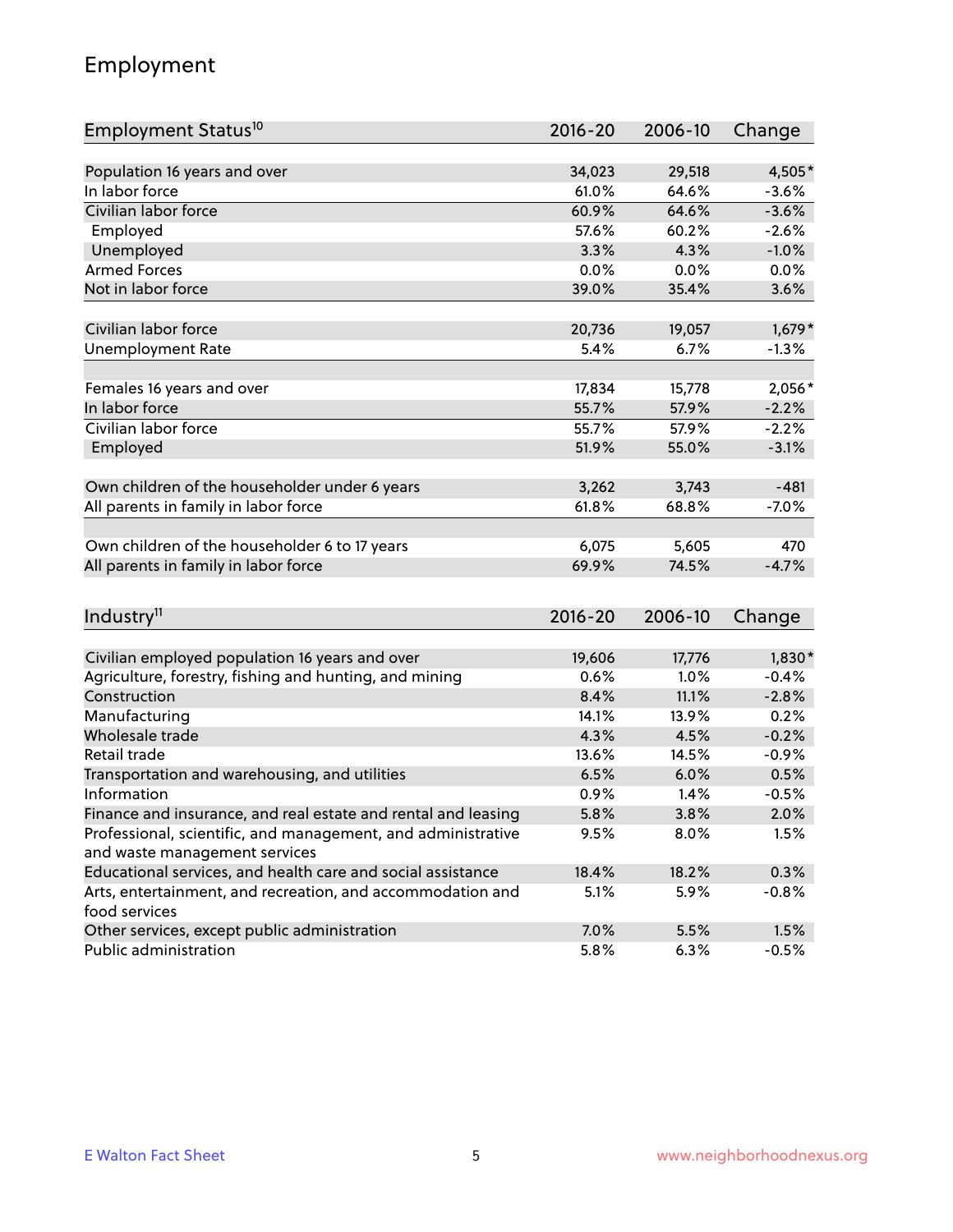# Employment, continued...

| Occupation <sup>12</sup>                                                    | $2016 - 20$ | 2006-10 | Change     |
|-----------------------------------------------------------------------------|-------------|---------|------------|
| Civilian employed population 16 years and over                              | 19,606      | 17,776  | $1,830*$   |
| Management, business, science, and arts occupations                         | 28.1%       | 23.9%   | $4.2\%$ *  |
| Service occupations                                                         | 14.3%       | 17.6%   | $-3.3%$    |
| Sales and office occupations                                                | 25.9%       | 25.9%   | $-0.0%$    |
|                                                                             |             |         | $-3.6\%$ * |
| Natural<br>and<br>resources,<br>construction,<br>maintenance<br>occupations | 12.3%       | 15.8%   |            |
| Production, transportation, and material moving occupations                 | 19.5%       | 16.7%   | $2.7\%$ *  |
| Class of Worker <sup>13</sup>                                               | $2016 - 20$ | 2006-10 | Change     |
| Civilian employed population 16 years and over                              | 19,606      | 17,776  | $1,830*$   |
| Private wage and salary workers                                             | 75.2%       | 77.6%   | $-2.3%$    |
| Government workers                                                          | 17.4%       | 16.3%   | 1.0%       |
|                                                                             |             |         |            |
| Self-employed in own not incorporated business workers                      | 7.2%        | 5.9%    | 1.3%       |
| Unpaid family workers                                                       | 0.2%        | 0.2%    | $-0.0%$    |
| Job Flows <sup>14</sup>                                                     | 2019        | 2010    | Change     |
|                                                                             |             |         |            |
| Total Jobs in district                                                      | 14,642      | 12,286  | 2,356      |
| Held by residents of district                                               | 25.2%       | 30.1%   | $-4.9%$    |
| Held by non-residents of district                                           | 74.8%       | 69.9%   | 4.9%       |
| Jobs by Industry Sector <sup>15</sup>                                       | 2019        | 2010    | Change     |
| Total Jobs in district                                                      | 14,642      | 12,286  | 2,356      |
|                                                                             |             |         |            |
| Goods Producing sectors                                                     | 28.8%       | 23.1%   | 5.6%       |
| Trade, Transportation, and Utilities sectors                                | 21.0%       | 24.6%   | $-3.5%$    |
| All Other Services sectors                                                  | 50.2%       | 52.3%   | $-2.1%$    |
| Total Jobs in district held by district residents                           | 3,693       | 3,703   | $-10$      |
| <b>Goods Producing sectors</b>                                              | 27.9%       | 21.6%   | 6.4%       |
| Trade, Transportation, and Utilities sectors                                | 14.1%       | 17.8%   | $-3.7%$    |
| All Other Services sectors                                                  | 58.0%       | 60.7%   | $-2.7%$    |
|                                                                             |             |         |            |
| Jobs by Earnings <sup>16</sup>                                              | 2019        | 2010    | Change     |
|                                                                             |             |         |            |
| Total Jobs in district                                                      | 14,642      | 12,286  | 2,356      |
| Jobs with earnings \$1250/month or less                                     | 21.7%       | 27.1%   | $-5.4%$    |
| Jobs with earnings \$1251/month to \$3333/month                             | 35.6%       | 41.5%   | $-5.9%$    |
| Jobs with earnings greater than \$3333/month                                | 42.7%       | 31.4%   | 11.3%      |
| Total Jobs in district held by district residents                           | 3,693       | 3,703   | $-10$      |
| Jobs with earnings \$1250/month or less                                     | 25.2%       | 30.3%   | $-5.1%$    |
| Jobs with earnings \$1251/month to \$3333/month                             | 36.4%       | 42.7%   | $-6.4%$    |
| Jobs with earnings greater than \$3333/month                                | 38.5%       | 26.9%   | 11.5%      |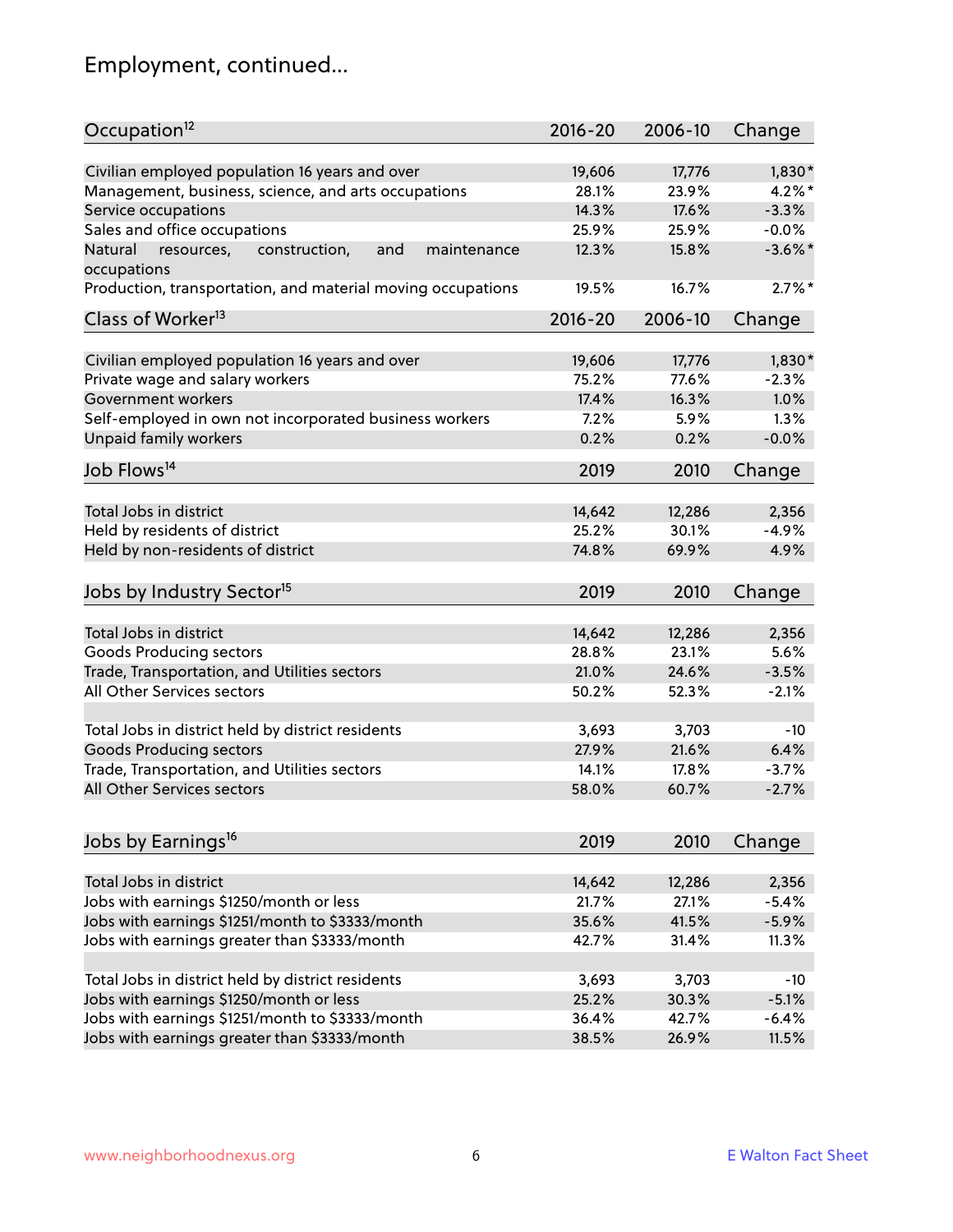# Employment, continued...

| Jobs by Age of Worker <sup>17</sup>               | 2019   | 2010   | Change  |
|---------------------------------------------------|--------|--------|---------|
|                                                   |        |        |         |
| Total Jobs in district                            | 14,642 | 12,286 | 2,356   |
| Jobs with workers age 29 or younger               | 23.3%  | 21.5%  | 1.7%    |
| Jobs with workers age 30 to 54                    | 54.2%  | 59.9%  | $-5.7%$ |
| Jobs with workers age 55 or older                 | 22.5%  | 18.5%  | 4.0%    |
|                                                   |        |        |         |
| Total Jobs in district held by district residents | 3,693  | 3,703  | $-10$   |
| Jobs with workers age 29 or younger               | 22.2%  | 19.3%  | 2.9%    |
| Jobs with workers age 30 to 54                    | 51.9%  | 59.2%  | $-7.4%$ |
| Jobs with workers age 55 or older                 | 26.0%  | 21.5%  | 4.4%    |

#### Education

| School Enrollment <sup>18</sup>                | $2016 - 20$ | 2006-10 | Change     |
|------------------------------------------------|-------------|---------|------------|
|                                                |             |         |            |
| Population 3 years and over enrolled in school | 9,630       | 9,054   | 576        |
| Nursery school, preschool                      | $7.0\%$     | 10.0%   | $-3.0%$    |
| Kindergarten                                   | 5.0%        | 6.5%    | $-1.5%$    |
| Elementary school (grades 1-8)                 | 42.8%       | 47.9%   | $-5.1%$    |
| High school (grades 9-12)                      | 26.9%       | 19.7%   | $7.2\%$ *  |
| College or graduate school                     | 18.3%       | 15.8%   | 2.5%       |
| Educational Attainment <sup>19</sup>           | $2016 - 20$ | 2006-10 | Change     |
|                                                |             |         |            |
| Population 25 years and over                   | 28,819      | 25,744  | $3,075*$   |
| Less than 9th grade                            | 3.1%        | 8.9%    | $-5.8\%$ * |
| 9th to 12th grade, no diploma                  | 14.5%       | 16.4%   | $-1.9%$    |
| High school graduate (includes equivalency)    | 35.7%       | 36.4%   | $-0.6%$    |
| Some college, no degree                        | 20.4%       | 19.0%   | 1.3%       |
| Associate's degree                             | 6.9%        | 6.3%    | 0.6%       |
| Bachelor's degree                              | 11.7%       | 8.6%    | $3.0\%$ *  |
| Graduate or professional degree                | 7.8%        | 4.4%    | $3.4\%$ *  |
|                                                |             |         |            |
| Percent high school graduate or higher         | 82.4%       | 74.7%   | $7.7\%$ *  |
| Percent bachelor's degree or higher            | 19.4%       | 13.0%   | $6.4\%$ *  |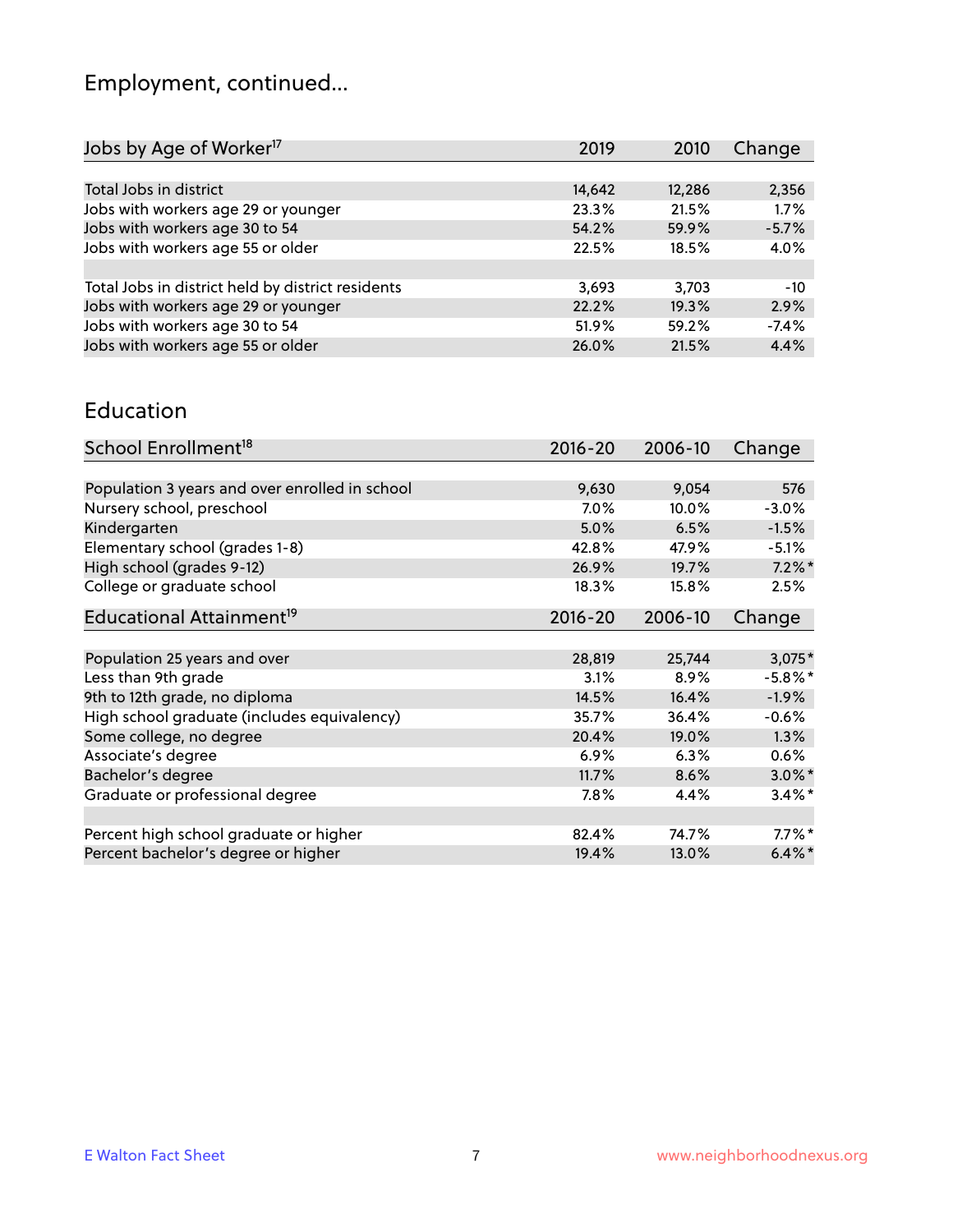### Housing

| Households by Type <sup>20</sup>                     | 2016-20     | 2006-10 | Change     |
|------------------------------------------------------|-------------|---------|------------|
|                                                      |             |         |            |
| <b>Total households</b>                              | 14,988      | 14,369  | 619        |
| Family households (families)                         | 73.7%       | 72.4%   | 1.2%       |
| With own children under 18 years                     | 29.2%       | 31.9%   | $-2.7%$    |
| Married-couple family                                | 50.0%       | 57.5%   | $-7.4\%$ * |
| With own children of the householder under 18 years  | 18.4%       | 23.1%   | $-4.7\%$ * |
| Male householder, no wife present, family            | 6.3%        | 3.4%    | $2.9\%$ *  |
| With own children of the householder under 18 years  | 2.8%        | 1.2%    | $1.6\%$ *  |
| Female householder, no husband present, family       | 17.3%       | 11.6%   | $5.7\%$ *  |
| With own children of the householder under 18 years  | 8.1%        | 7.6%    | 0.4%       |
| Nonfamily households                                 | 26.3%       | 27.6%   | $-1.2%$    |
| Householder living alone                             | 22.2%       | 23.2%   | $-1.1%$    |
| 65 years and over                                    | 9.5%        | 8.2%    | 1.3%       |
| Households with one or more people under 18 years    | 36.8%       | 36.6%   | 0.3%       |
| Households with one or more people 65 years and over | 32.8%       | 21.8%   | $11.0\%$ * |
| Average household size                               | 2.81        | 2.67    | $0.15*$    |
| Average family size                                  | 3.31        | 3.15    | 0.16       |
|                                                      |             |         |            |
| Housing Occupancy <sup>21</sup>                      | $2016 - 20$ | 2006-10 | Change     |
|                                                      |             |         |            |
| Total housing units                                  | 16,253      | 16,052  | 201        |
| Occupied housing units                               | 92.2%       | 89.5%   | $2.7\%$ *  |
| Vacant housing units                                 | 7.8%        | 10.5%   | $-2.7%$    |
| Homeowner vacancy rate                               | 0.2         | 2.1     | $-1.9$     |
| Rental vacancy rate                                  | 4.0         | 6.3     | $-2.3$     |
|                                                      |             |         |            |
| Units in Structure <sup>22</sup>                     | $2016 - 20$ | 2006-10 | Change     |
| Total housing units                                  | 16,253      | 16,052  | 201        |
| 1-unit, detached                                     | 81.7%       | 78.6%   | $3.1\%$ *  |
| 1-unit, attached                                     | 2.3%        | 1.1%    | 1.2%       |
| 2 units                                              | 5.6%        | 7.4%    | $-1.9%$    |
| 3 or 4 units                                         | 2.4%        | 2.3%    | 0.1%       |
| 5 to 9 units                                         | 1.1%        | 3.6%    | $-2.4%$    |
| 10 to 19 units                                       | 0.2%        | 0.1%    | 0.1%       |
| 20 or more units                                     | 0.4%        | 0.7%    | $-0.4%$    |
| Mobile home                                          | 6.1%        | 6.2%    | $-0.1%$    |
| Boat, RV, van, etc.                                  | 0.2%        | 0.0%    | 0.2%       |
|                                                      |             |         |            |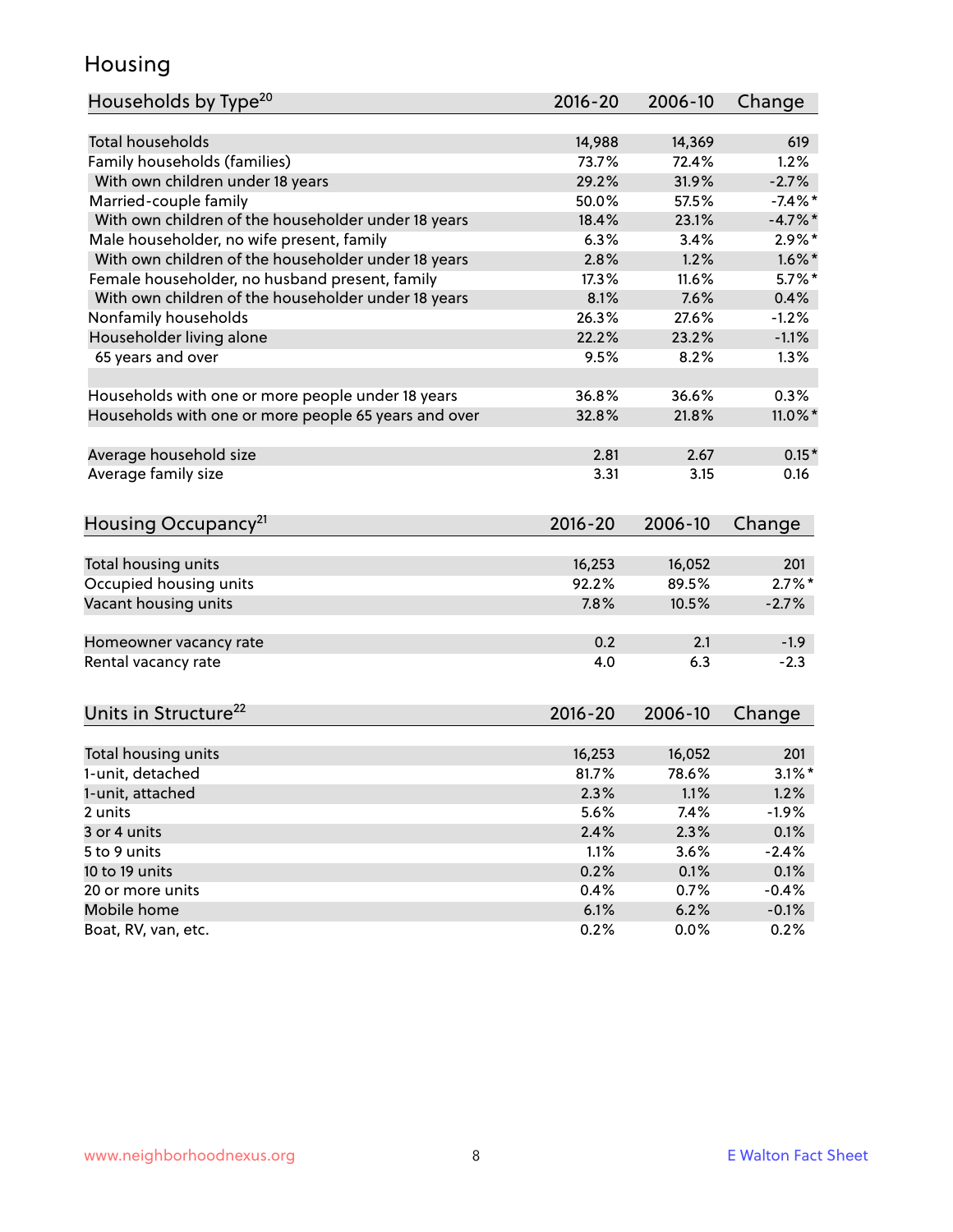# Housing, Continued...

| Year Structure Built <sup>23</sup>             | 2016-20     | 2006-10 | Change      |
|------------------------------------------------|-------------|---------|-------------|
| Total housing units                            | 16,253      | 16,052  | 201         |
| Built 2014 or later                            | 3.0%        | (X)     | (X)         |
| Built 2010 to 2013                             | 0.8%        | (X)     | (X)         |
| Built 2000 to 2009                             | 26.1%       | 20.7%   | $5.4\%$ *   |
| Built 1990 to 1999                             | 23.2%       | 24.7%   | $-1.5%$     |
| Built 1980 to 1989                             | 13.5%       | 15.6%   | $-2.1%$     |
| Built 1970 to 1979                             | 14.2%       | 13.4%   | 0.8%        |
| Built 1960 to 1969                             | 7.5%        | 8.2%    | $-0.7%$     |
| Built 1950 to 1959                             | 3.8%        | 6.8%    | $-3.0\%$ *  |
| Built 1940 to 1949                             | 2.2%        | 3.3%    | $-1.0%$     |
| Built 1939 or earlier                          | 5.7%        | 7.3%    | $-1.6%$     |
|                                                |             |         |             |
| Housing Tenure <sup>24</sup>                   | $2016 - 20$ | 2006-10 | Change      |
| Occupied housing units                         | 14,988      | 14,369  | 619         |
| Owner-occupied                                 | 69.7%       | 65.6%   | $4.2\%$ *   |
| Renter-occupied                                | 30.3%       | 34.4%   | $-4.2%$     |
|                                                |             |         |             |
| Average household size of owner-occupied unit  | 2.76        | 2.74    | 0.02        |
| Average household size of renter-occupied unit | 2.94        | 2.53    | $0.40*$     |
| Residence 1 Year Ago <sup>25</sup>             | $2016 - 20$ | 2006-10 | Change      |
|                                                |             |         |             |
| Population 1 year and over                     | 42,422      | 38,008  | $4,414*$    |
| Same house                                     | 87.9%       | 80.2%   | $7.7\%$ *   |
| Different house in the U.S.                    | 12.1%       | 19.8%   | $-7.7\%$ *  |
| Same county                                    | 6.3%        | 11.2%   | $-4.9%$ *   |
| Different county                               | 5.8%        | 8.6%    | $-2.7%$     |
| Same state                                     | 3.9%        | 7.3%    | $-3.5%$ *   |
| Different state                                | 2.0%        | 1.2%    | 0.7%        |
| Abroad                                         | 0.0%        | 0.0%    | 0.0%        |
| Value of Housing Unit <sup>26</sup>            | 2016-20     | 2006-10 | Change      |
|                                                |             |         |             |
| Owner-occupied units                           | 10,453      | 9,422   | $1,031*$    |
| Less than \$50,000                             | 6.4%        | 3.1%    | 3.3%        |
| \$50,000 to \$99,999                           | 11.7%       | 16.0%   | $-4.3\%$ *  |
| \$100,000 to \$149,999                         | 14.3%       | 27.6%   | $-13.3\%$ * |
| \$150,000 to \$199,999                         | 17.2%       | 19.6%   | $-2.4%$     |
| \$200,000 to \$299,999                         | 26.0%       | 18.5%   | $7.5\%$ *   |
| \$300,000 to \$499,999                         | 21.1%       | 11.2%   | $9.9\% *$   |
| \$500,000 to \$999,999                         | 2.7%        | 2.7%    | $-0.0\%$    |
| \$1,000,000 or more                            | 0.4%        | 1.3%    | $-0.8%$     |
| Median (dollars)                               | 201,011     | 156,692 | 44,318*     |
| Mortgage Status <sup>27</sup>                  | $2016 - 20$ | 2006-10 | Change      |
| Owner-occupied units                           | 10,453      | 9,422   | $1,031*$    |
| Housing units with a mortgage                  | 64.2%       | 71.9%   | $-7.7\%$ *  |
| Housing units without a mortgage               | 35.8%       | 28.1%   | $7.7\%$ *   |
|                                                |             |         |             |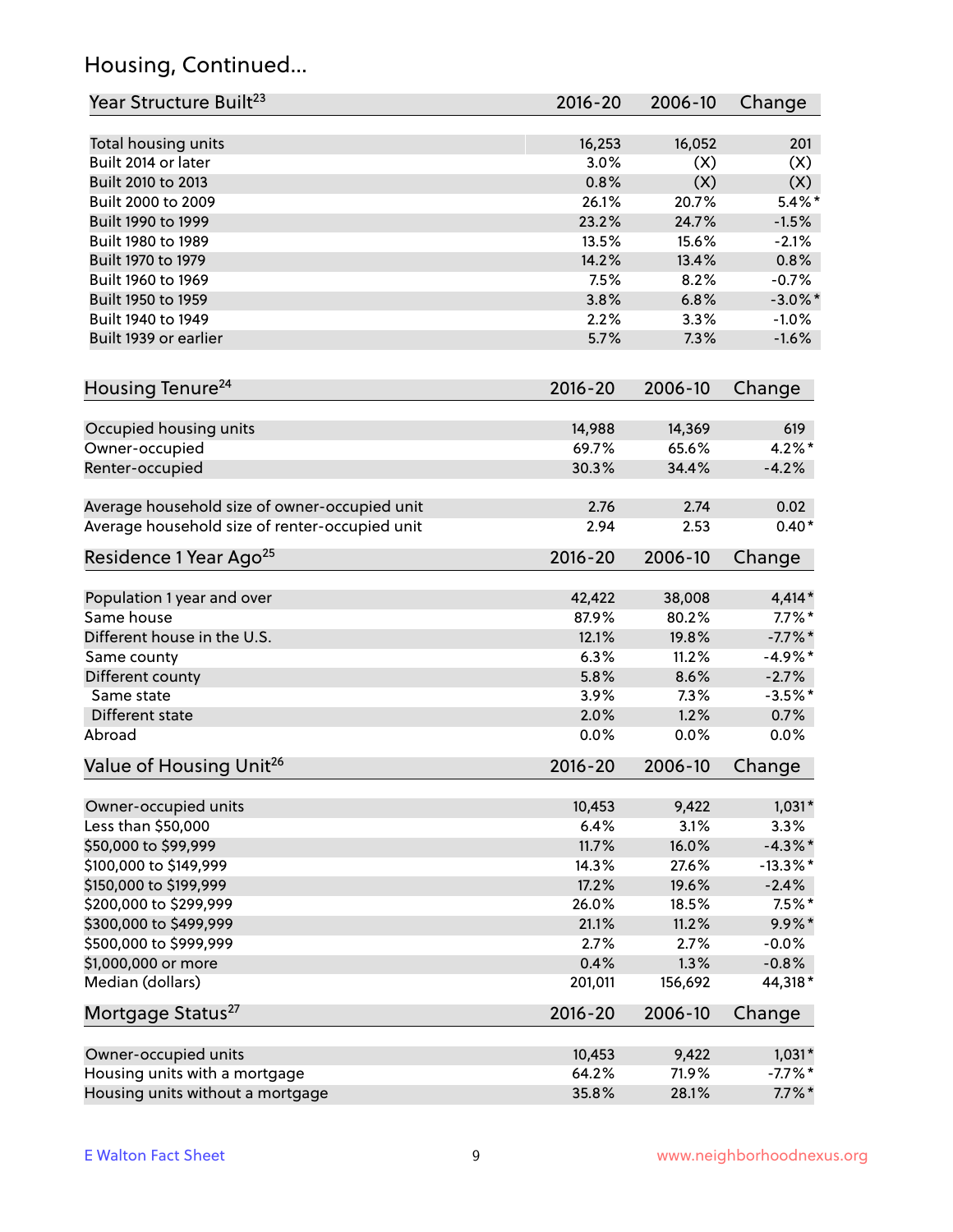# Housing, Continued...

| Selected Monthly Owner Costs <sup>28</sup>                                            | 2016-20 | 2006-10 | Change     |
|---------------------------------------------------------------------------------------|---------|---------|------------|
| Housing units with a mortgage                                                         | 6,707   | 6,772   | $-65$      |
| Less than \$300                                                                       | 0.0%    | 0.1%    | $-0.1%$    |
| \$300 to \$499                                                                        | 1.3%    | 0.5%    | 0.7%       |
| \$500 to \$999                                                                        | 23.6%   | 25.1%   | $-1.5%$    |
| \$1,000 to \$1,499                                                                    | 36.0%   | 43.5%   | $-7.5%$ *  |
| \$1,500 to \$1,999                                                                    | 24.6%   | 17.2%   | $7.3\%$ *  |
| \$2,000 to \$2,999                                                                    | 13.5%   | 10.6%   | 3.0%       |
| \$3,000 or more                                                                       | 1.1%    | 3.0%    | $-1.9%$    |
| Median (dollars)                                                                      | 1,344   | 1,235   | $109*$     |
|                                                                                       |         |         |            |
| Housing units without a mortgage                                                      | 3,746   | 2,650   | 1,096*     |
| Less than \$150                                                                       | 2.1%    | 3.1%    | $-1.0%$    |
| \$150 to \$249                                                                        | 12.6%   | 16.5%   | $-3.9%$    |
| \$250 to \$349                                                                        | 19.1%   | 32.8%   | $-13.7%$ * |
| \$350 to \$499                                                                        | 27.8%   | 25.1%   | 2.7%       |
| \$500 to \$699                                                                        | 22.7%   | 11.9%   | 10.8%      |
| \$700 or more                                                                         | 15.7%   | 10.6%   | 5.0%       |
| Median (dollars)                                                                      | 421     | 343     | $79*$      |
| Selected Monthly Owner Costs as a Percentage of<br>Household Income <sup>29</sup>     |         |         | Change     |
| Housing units with a mortgage (excluding units where<br>SMOCAPI cannot be computed)   | 6,695   | 6,726   | $-31$      |
| Less than 20.0 percent                                                                | 47.1%   | 32.5%   | 14.6%*     |
| 20.0 to 24.9 percent                                                                  | 17.8%   | 16.6%   | 1.2%       |
| 25.0 to 29.9 percent                                                                  | 13.2%   | 14.4%   | $-1.2%$    |
| 30.0 to 34.9 percent                                                                  | 5.6%    | 9.6%    | $-4.0\%$ * |
| 35.0 percent or more                                                                  | 16.3%   | 26.8%   | $-10.5%$ * |
| Not computed                                                                          | 12      | 46      | $-34$      |
| Housing unit without a mortgage (excluding units where<br>SMOCAPI cannot be computed) | 3,685   | 2,598   | 1,087*     |
| Less than 10.0 percent                                                                | 46.8%   | 39.8%   | 7.0%       |
| 10.0 to 14.9 percent                                                                  | 21.0%   | 20.2%   | 0.8%       |
| 15.0 to 19.9 percent                                                                  | 15.5%   | 12.7%   | 2.7%       |
| 20.0 to 24.9 percent                                                                  | 2.9%    | 12.6%   | $-9.7%$ *  |
| 25.0 to 29.9 percent                                                                  | 2.3%    | 2.5%    | $-0.2%$    |
| 30.0 to 34.9 percent                                                                  | 0.5%    | 1.5%    | $-1.0%$    |
| 35.0 percent or more                                                                  | 10.9%   | 10.6%   | 0.4%       |
| Not computed                                                                          | 61      | 52      | 9          |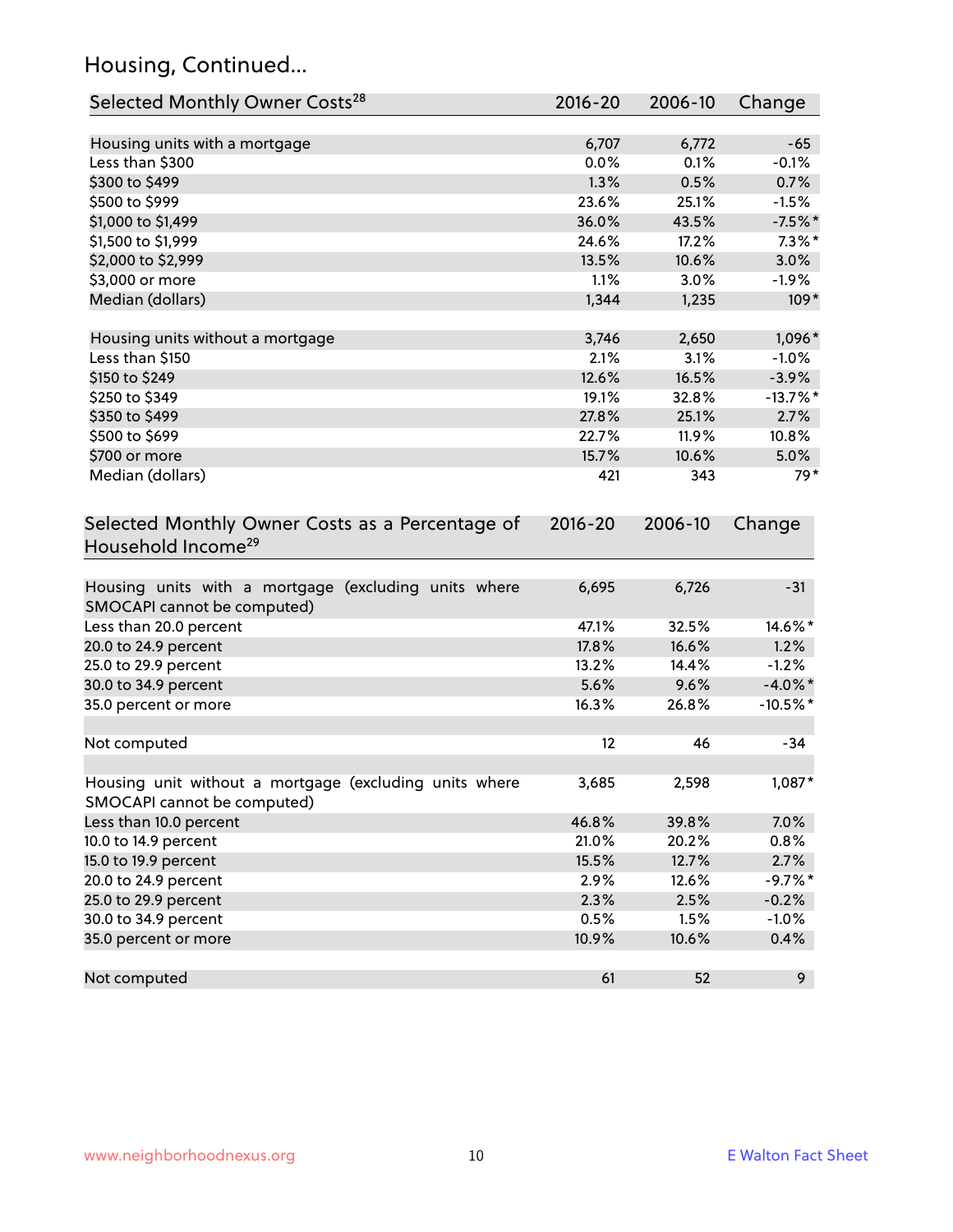# Housing, Continued...

| Gross Rent <sup>30</sup>                                                       | 2016-20     | 2006-10 | Change     |
|--------------------------------------------------------------------------------|-------------|---------|------------|
| Occupied units paying rent                                                     | 4,287       | 4,609   | $-322$     |
| Less than \$200                                                                | 1.0%        | 1.4%    | $-0.5%$    |
| \$200 to \$499                                                                 | 10.6%       | 18.6%   | $-8.0%$    |
| \$500 to \$749                                                                 | 18.9%       | 32.1%   | $-13.2%$   |
| \$750 to \$999                                                                 | 25.2%       | 24.1%   | 1.1%       |
| \$1,000 to \$1,499                                                             | 41.2%       | 23.2%   | 18.1%*     |
| \$1,500 to \$1,999                                                             | 2.8%        | 0.6%    | 2.3%       |
| \$2,000 or more                                                                | 0.3%        | 0.0%    | $0.3\%$    |
| Median (dollars)                                                               | 955         | 728     | $227*$     |
| No rent paid                                                                   | 248         | 338     | $-90$      |
| Gross Rent as a Percentage of Household Income <sup>31</sup>                   | 2016-20     | 2006-10 | Change     |
|                                                                                |             |         |            |
| Occupied units paying rent (excluding units where GRAPI<br>cannot be computed) | 4,214       | 4,485   | $-271$     |
| Less than 15.0 percent                                                         | 11.1%       | 6.8%    | 4.3%       |
| 15.0 to 19.9 percent                                                           | 17.7%       | 10.7%   | 6.9%       |
| 20.0 to 24.9 percent                                                           | 9.8%        | 16.3%   | $-6.6%$    |
| 25.0 to 29.9 percent                                                           | 9.9%        | 15.0%   | $-5.0\%$   |
| 30.0 to 34.9 percent                                                           | 6.2%        | 13.4%   | $-7.2%$ *  |
| 35.0 percent or more                                                           | 45.3%       | 37.7%   | 7.6%       |
| Not computed                                                                   | 321         | 462     | $-141$     |
| Transportation                                                                 |             |         |            |
| Commuting to Work <sup>32</sup>                                                | 2016-20     | 2006-10 | Change     |
| Workers 16 years and over                                                      | 19,283      | 17,423  | 1,860*     |
| Car, truck, or van - drove alone                                               | 79.8%       | 83.5%   | $-3.8\%$ * |
| Car, truck, or van - carpooled                                                 | 12.2%       | 12.7%   | $-0.5%$    |
| Public transportation (excluding taxicab)                                      | 0.1%        | 0.4%    | $-0.3%$    |
| Walked                                                                         | 1.5%        | 0.5%    | 1.0%       |
| Other means                                                                    | 1.6%        | 0.5%    | 1.1%       |
| Worked at home                                                                 | 4.9%        | 2.4%    | $2.5%$ *   |
| Mean travel time to work (minutes)                                             | 31.0        | 28.8    | $2.2*$     |
| Vehicles Available <sup>33</sup>                                               | $2016 - 20$ | 2006-10 | Change     |
| Occupied housing units                                                         | 14,988      | 14,369  | 619        |
| No vehicles available                                                          | 4.1%        | 8.6%    | $-4.4\%$ * |
| 1 vehicle available                                                            | 29.2%       | 26.6%   | 2.6%       |
| 2 vehicles available                                                           | 35.0%       | 36.3%   | $-1.3%$    |
| 3 or more vehicles available                                                   | 31.6%       | 28.5%   | 3.2%       |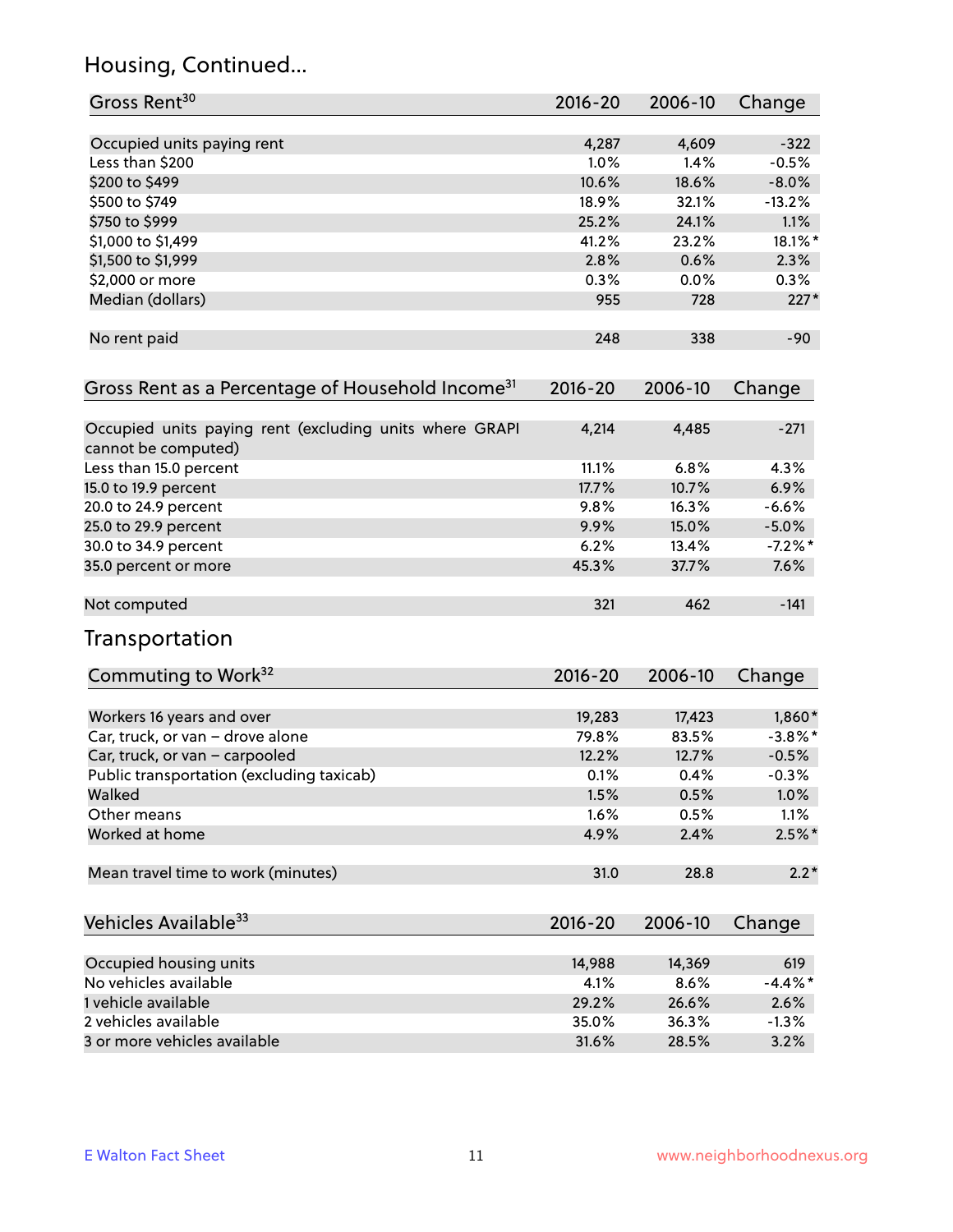#### Health

| Health Insurance coverage <sup>34</sup> | 2016-20 |
|-----------------------------------------|---------|
|-----------------------------------------|---------|

| Civilian Noninstitutionalized Population                | 42,174 |
|---------------------------------------------------------|--------|
| With health insurance coverage                          | 85.2%  |
| With private health insurance coverage                  | 61.1%  |
| With public health coverage                             | 36.4%  |
| No health insurance coverage                            | 14.8%  |
| Civilian Noninstitutionalized Population Under 19 years | 10,981 |
| No health insurance coverage                            | 7.7%   |
| Civilian Noninstitutionalized Population 19 to 64 years | 23,982 |
| In labor force:                                         | 18,359 |
| Employed:                                               | 17,252 |
| With health insurance coverage                          | 82.9%  |
| With private health insurance coverage                  | 77.7%  |
| With public coverage                                    | 7.2%   |
| No health insurance coverage                            | 17.1%  |
| Unemployed:                                             | 1,107  |
| With health insurance coverage                          | 35.0%  |
| With private health insurance coverage                  | 19.4%  |
| With public coverage                                    | 20.0%  |
| No health insurance coverage                            | 65.0%  |
| Not in labor force:                                     | 5,623  |
| With health insurance coverage                          | 70.1%  |
| With private health insurance coverage                  | 40.2%  |
| With public coverage                                    | 35.2%  |
| No health insurance coverage                            | 29.9%  |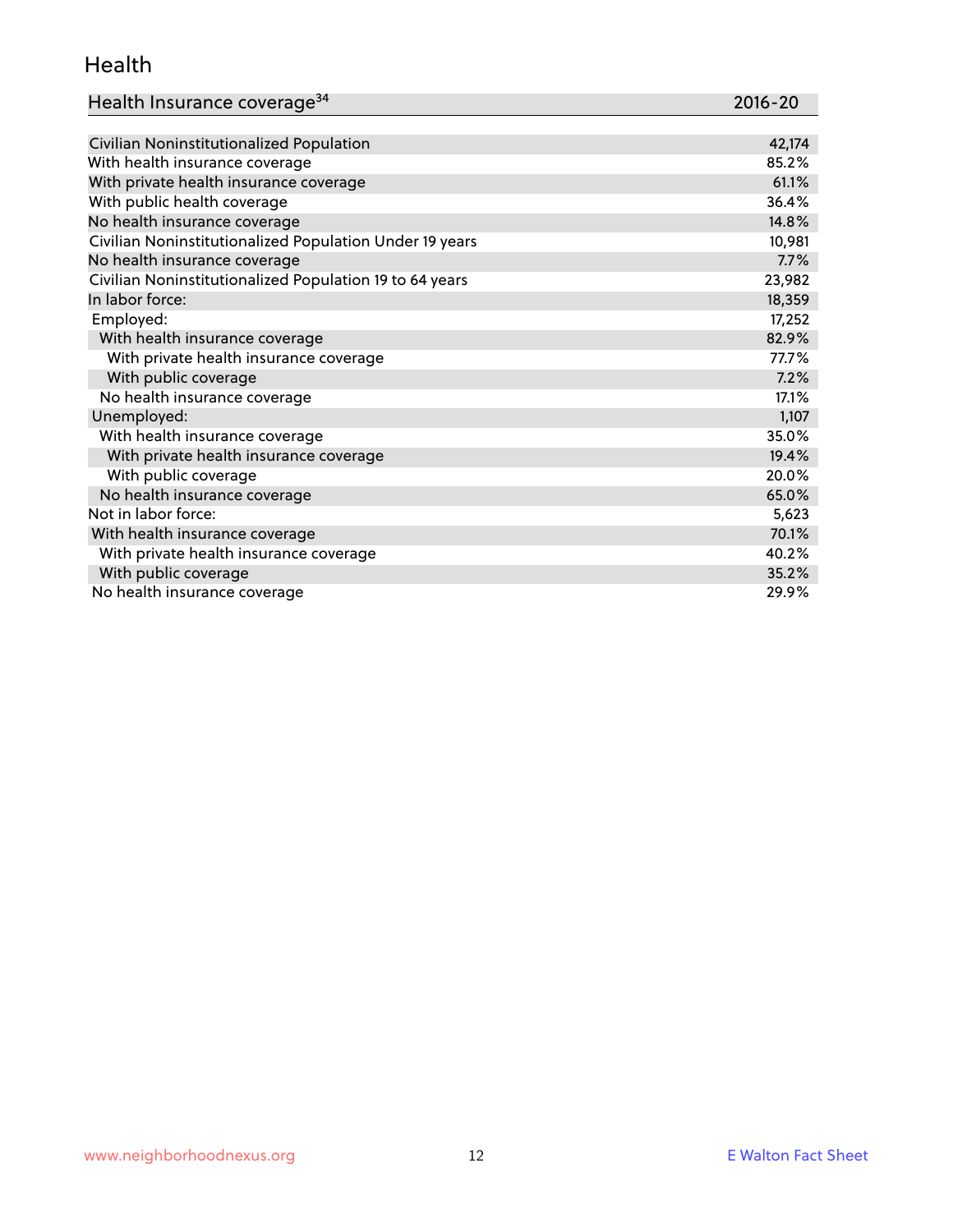# Employment Forecasts

| Forecast Employment by Sector <sup>35</sup>      | 2030   | 2020   | Change   |
|--------------------------------------------------|--------|--------|----------|
|                                                  |        |        |          |
| <b>All Sectors</b>                               | 19,512 | 18,559 | 5.1%     |
| Goods Producing                                  | 3,802  | 3,864  | $-1.6%$  |
| Agriculture, forestry, fishing and hunting       | 494    | 257    | 92.2%    |
| Mining                                           | 15     | 25     | $-40.0%$ |
| Construction                                     | 1,543  | 1,615  | $-4.5%$  |
| Manufacturing                                    | 1,750  | 1,967  | $-11.0%$ |
| Service Providing                                | 4,280  | 4,227  | 1.3%     |
| Wholesale trade                                  | 755    | 769    | $-1.8%$  |
| <b>Retail trade</b>                              | 3,025  | 2,873  | 5.3%     |
| Transportation and warehousing                   | 357    | 404    | $-11.6%$ |
| <b>Utilities</b>                                 | 143    | 181    | $-21.0%$ |
| Information                                      | 195    | 153    | 27.5%    |
| <b>Financial activities</b>                      | 1,061  | 959    | 10.6%    |
| Finance and insurance                            | 710    | 629    | 12.9%    |
| Real estate and rental and leasing               | 351    | 330    | 6.4%     |
| Professional and business services               | 830    | 729    | 13.9%    |
| Professional, scientific, and technical services | 639    | 548    | 16.6%    |
| Management of companies and enterprises          | 191    | 181    | 5.5%     |
| <b>Education and health services</b>             | 4,600  | 4,067  | 13.1%    |
| <b>Education services</b>                        | 2,280  | 2,225  | 2.5%     |
| Health care and social assistance                | 2,320  | 1,842  | 26.0%    |
| Leisure and hospitality                          | 1,609  | 1,607  | 0.1%     |
| Arts, entertainment, and recreation              | 218    | 203    | 7.4%     |
| Accommodation and food services                  | 1,391  | 1,404  | $-0.9%$  |
| Other services, except public administration     | 337    | 318    | 6.0%     |
| Public administration                            | 1,544  | 1,565  | $-1.3%$  |

# Population Forecasts

| Population Forecasts <sup>36</sup> | 2030   | 2020   | Change   |
|------------------------------------|--------|--------|----------|
|                                    |        |        |          |
| <b>Total Population</b>            | 51.530 | 44.320 | $16.3\%$ |
| <b>Total Households</b>            | 19.553 | 16.648 | 17.4%    |